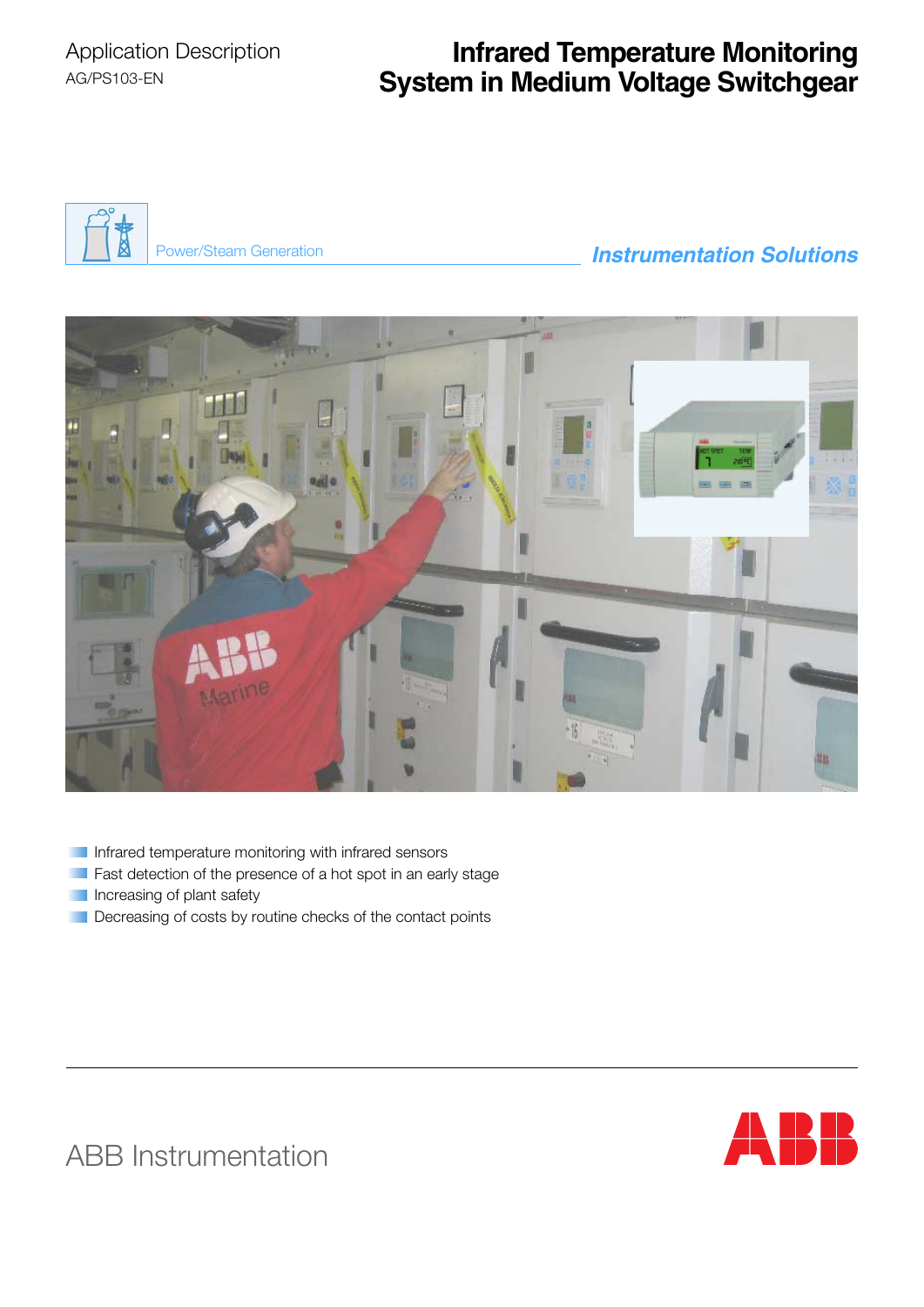## **1 The Problem**

In busbar and circuit breakers faulty connections will lead to increased contact resistances at points of contact.

This entails strong heating up of the contacts and can even up to the explosion of the switchgear cabinet lead. From this the necessity for an economic temperature monitoring in the critical places mentioned results.

## **2 The Solution**

By the employment of the central device SensyCal FCU400-IR in connection with infrared sensors to the contactless temperature monitoring a fast and reliable recognition of inadmissible rises in temperature is possible.

The immediate disconnection with shortest response times (< 1 second) is made possible thereby. An increase of the plant safety is the result.



Bild 2-1: Operation diagram for infrared temperature monitoring

- 
- 
- 1 Central device 3 Point of contact
- 2 Infrared sensors **4 Busbar/circuit breakers**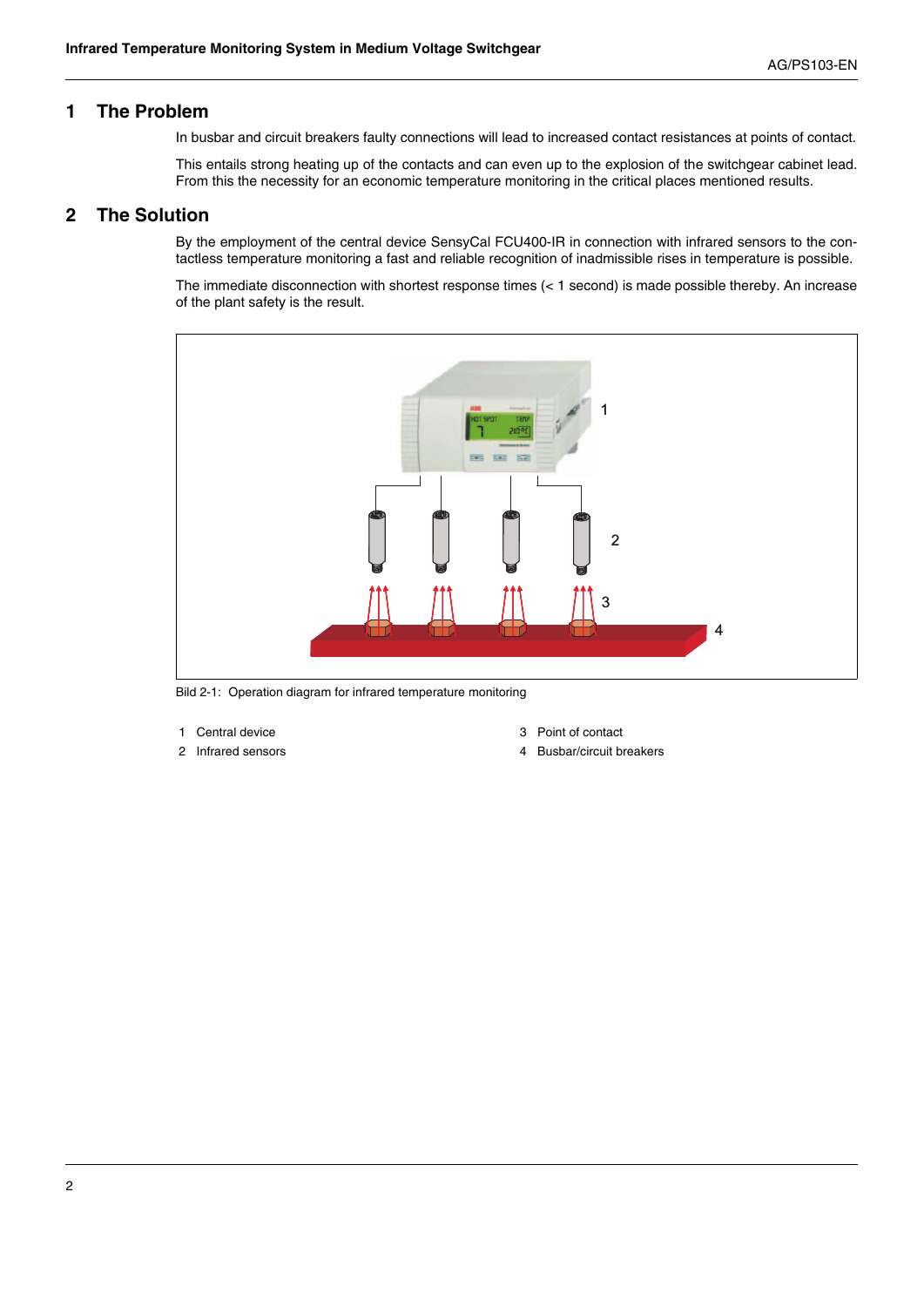

Bild 2-1: Points of contact in switchgear

The central device SensyCal FCU400-IR is completely provided with a metal housing and thus in its entirety protected from EMV interfering radiation. The execution as instrument panel housings permits the assembly in the switchgear cabinet door, whereby also an additional equipment is possible into already existing cabinets.



Bild 2-2: Installation the central device as panel mounting in switchgear

In a switchgear cabinet the monitoring of maximally 12 contact points is possible by infrared sensors with a central device. During limit value excesses of the temperature an alarm signal at the control or service centers is set off.

## **3 Advantages**

By the described instrumenting in medium-voltage switchgears no additional routine examinations of the contact points are necessary. Thus a reduction of the costs is attainable in the maintenance range.